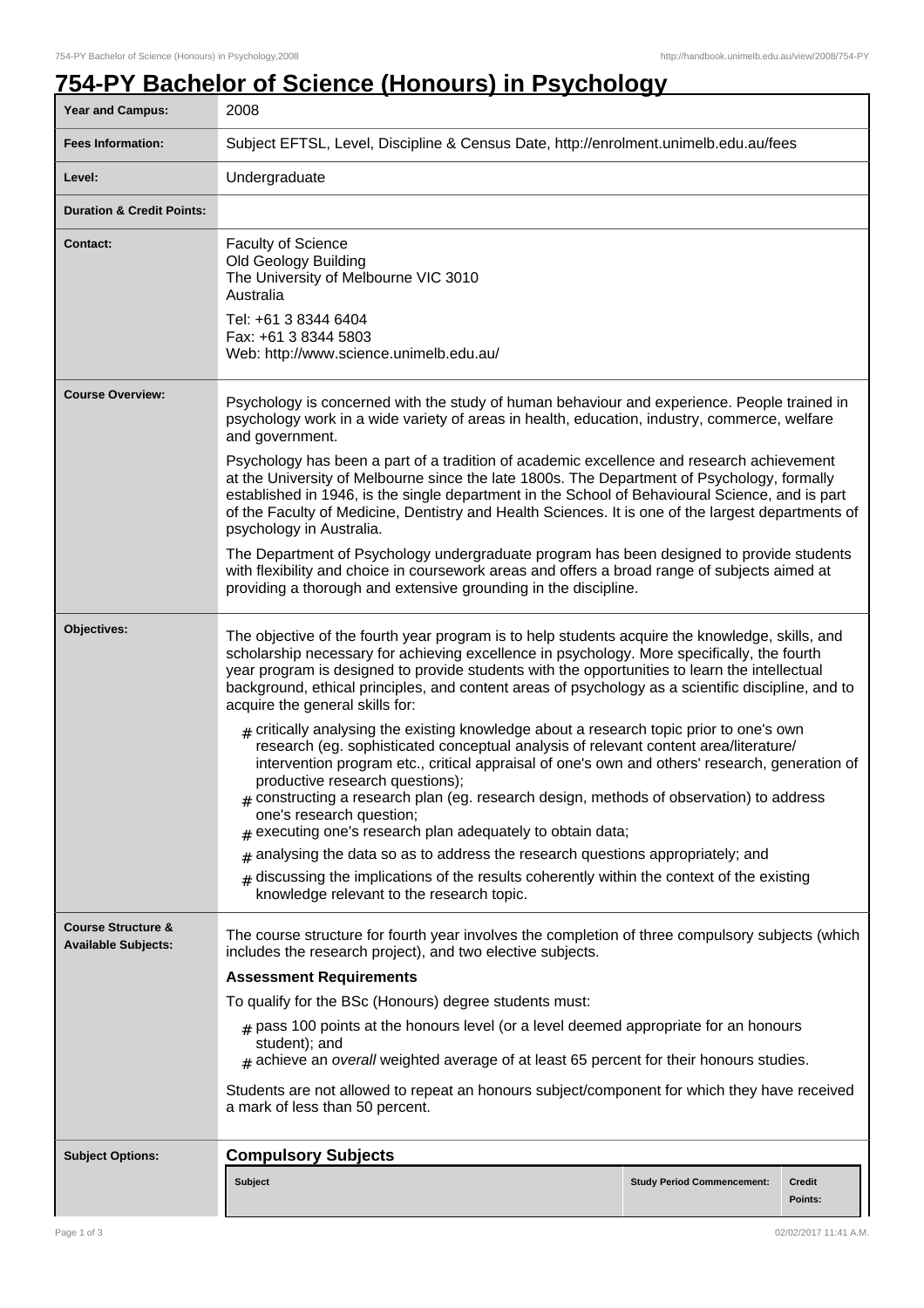|                                                   | 512-428 Research Project                                                                                                                                                                                                                                                                                                                                                                                                                                                                                                                                                                                                                                                                                                                                                                                                                                                                                                                                                                                                                                                                                                                                                                                                                                                                                                                                                                                                                                                                                                                                                                                                                                                                                                                                                                                                                                                                                                                                                                                                                                                                                                                                                                                                                                                                                                                                                                                                                                                                                                                                                                                                                                                                                              | Semester 1, Semester 2            | 50                       |
|---------------------------------------------------|-----------------------------------------------------------------------------------------------------------------------------------------------------------------------------------------------------------------------------------------------------------------------------------------------------------------------------------------------------------------------------------------------------------------------------------------------------------------------------------------------------------------------------------------------------------------------------------------------------------------------------------------------------------------------------------------------------------------------------------------------------------------------------------------------------------------------------------------------------------------------------------------------------------------------------------------------------------------------------------------------------------------------------------------------------------------------------------------------------------------------------------------------------------------------------------------------------------------------------------------------------------------------------------------------------------------------------------------------------------------------------------------------------------------------------------------------------------------------------------------------------------------------------------------------------------------------------------------------------------------------------------------------------------------------------------------------------------------------------------------------------------------------------------------------------------------------------------------------------------------------------------------------------------------------------------------------------------------------------------------------------------------------------------------------------------------------------------------------------------------------------------------------------------------------------------------------------------------------------------------------------------------------------------------------------------------------------------------------------------------------------------------------------------------------------------------------------------------------------------------------------------------------------------------------------------------------------------------------------------------------------------------------------------------------------------------------------------------------|-----------------------------------|--------------------------|
|                                                   | 512-422 Advanced Design and Data Analysis                                                                                                                                                                                                                                                                                                                                                                                                                                                                                                                                                                                                                                                                                                                                                                                                                                                                                                                                                                                                                                                                                                                                                                                                                                                                                                                                                                                                                                                                                                                                                                                                                                                                                                                                                                                                                                                                                                                                                                                                                                                                                                                                                                                                                                                                                                                                                                                                                                                                                                                                                                                                                                                                             | Semester 1                        | 12.50                    |
|                                                   | 512-423 Theories and Ethics in Psychology                                                                                                                                                                                                                                                                                                                                                                                                                                                                                                                                                                                                                                                                                                                                                                                                                                                                                                                                                                                                                                                                                                                                                                                                                                                                                                                                                                                                                                                                                                                                                                                                                                                                                                                                                                                                                                                                                                                                                                                                                                                                                                                                                                                                                                                                                                                                                                                                                                                                                                                                                                                                                                                                             | Semester 1                        | 12.50                    |
|                                                   | <b>Elective Subjects</b>                                                                                                                                                                                                                                                                                                                                                                                                                                                                                                                                                                                                                                                                                                                                                                                                                                                                                                                                                                                                                                                                                                                                                                                                                                                                                                                                                                                                                                                                                                                                                                                                                                                                                                                                                                                                                                                                                                                                                                                                                                                                                                                                                                                                                                                                                                                                                                                                                                                                                                                                                                                                                                                                                              |                                   |                          |
|                                                   | Subject                                                                                                                                                                                                                                                                                                                                                                                                                                                                                                                                                                                                                                                                                                                                                                                                                                                                                                                                                                                                                                                                                                                                                                                                                                                                                                                                                                                                                                                                                                                                                                                                                                                                                                                                                                                                                                                                                                                                                                                                                                                                                                                                                                                                                                                                                                                                                                                                                                                                                                                                                                                                                                                                                                               | <b>Study Period Commencement:</b> | <b>Credit</b><br>Points: |
|                                                   | 512-410 Current Topics in Developmental Psych.                                                                                                                                                                                                                                                                                                                                                                                                                                                                                                                                                                                                                                                                                                                                                                                                                                                                                                                                                                                                                                                                                                                                                                                                                                                                                                                                                                                                                                                                                                                                                                                                                                                                                                                                                                                                                                                                                                                                                                                                                                                                                                                                                                                                                                                                                                                                                                                                                                                                                                                                                                                                                                                                        | Semester 2                        | 12.50                    |
|                                                   | 512-413 Current Topics in Social Psychology                                                                                                                                                                                                                                                                                                                                                                                                                                                                                                                                                                                                                                                                                                                                                                                                                                                                                                                                                                                                                                                                                                                                                                                                                                                                                                                                                                                                                                                                                                                                                                                                                                                                                                                                                                                                                                                                                                                                                                                                                                                                                                                                                                                                                                                                                                                                                                                                                                                                                                                                                                                                                                                                           | Semester 2                        | 12.50                    |
|                                                   | 512-414 Current Topics in Cognitive Psychology                                                                                                                                                                                                                                                                                                                                                                                                                                                                                                                                                                                                                                                                                                                                                                                                                                                                                                                                                                                                                                                                                                                                                                                                                                                                                                                                                                                                                                                                                                                                                                                                                                                                                                                                                                                                                                                                                                                                                                                                                                                                                                                                                                                                                                                                                                                                                                                                                                                                                                                                                                                                                                                                        | Semester 2                        | 12.50                    |
|                                                   | 512-415 Current Topics in Behavioural Neuro.                                                                                                                                                                                                                                                                                                                                                                                                                                                                                                                                                                                                                                                                                                                                                                                                                                                                                                                                                                                                                                                                                                                                                                                                                                                                                                                                                                                                                                                                                                                                                                                                                                                                                                                                                                                                                                                                                                                                                                                                                                                                                                                                                                                                                                                                                                                                                                                                                                                                                                                                                                                                                                                                          | Semester 2                        | 12.50                    |
|                                                   | To be eligible to enter honours you must satisfy both the Faculty of Science entry requirements<br>and the requirements of the Department of Psychology.<br><b>Faculty of Science entry requirements</b><br>There are two faculty entry requirements which must be satisfied:<br>1. Admission to the BSc (Honours) requires completion of the BSc, BBiomedSc, BASc or<br>equivalent qualification recognised by the Faculty of Science. The only exception to this is for<br>those applicants currently enrolled in a BSc combined course at the University of Melbourne.<br>These applicants need to have completed at least 300 course points, within which the science<br>requirements of their combined course need to have been satisfied.<br>2. Graduates of the University of Melbourne must normally have a Science Honours Score of<br>at least 65 percent, see Faculty Honours Score. Applicants who have completed their degree<br>at other institutions must demonstrate that they have achieved an average of 65 percent for the<br>third year science subjects they have studied.<br><b>Faculty Honours Score</b><br>To determine students' eligibility for admission to the honours programs of the Faculty of<br>Science the faculty calculates a Science Honours Score (SHS) which is calculated as follows:<br>1. For graduates of the BSc single degree or the BBiomedSc, their SHS is the weighted average<br>mark of their best 87.5 points of science study at 300-level.<br>2. For graduates of a BSc combined course or the BASc, or students who are still enrolled in a<br>BSc combined course and have completed at least 300 points within which the requirements<br>of the BSc have been satisfied, their SHS is the weighted average mark of completed science<br>subjects at 300-level, or their best 87.5 points of science study at 300-level, whichever is<br>greater.<br>For students and graduates of the BASc and BA/BSc courses, History and Philosophy of<br>Science subjects and Geography subjects must count towards the Arts component of their<br>combined degree and therefore they are not considered in calculating their SHS.<br>Department of Psychology entry requirements<br>In addition to satisfying the Faculty of Science entry requirements, students interested in<br>entering the psychology honours program need to have completed an Australian Psychological<br>Society accredited three-year sequence in psychology with at least a weighted average grade of<br>H2B in subjects specified by the Department of Psychology.<br>Further information about honours in Psychology is available at: http://<br>www.psych.unimelb.edu.au/courses/fourthyear/ |                                   |                          |
| <b>Core Participation</b><br><b>Requirements:</b> | It is University policy to take all reasonable steps to minimise the impact of disability upon<br>academic study and reasonable steps will be made to enhance a student's participation in the<br>University's programs. Students who feel their disability may impact upon their active and safe<br>participation in a subject are encouraged to discuss this with the relevant subject coordinator<br>and the Disability Liaison Unit.                                                                                                                                                                                                                                                                                                                                                                                                                                                                                                                                                                                                                                                                                                                                                                                                                                                                                                                                                                                                                                                                                                                                                                                                                                                                                                                                                                                                                                                                                                                                                                                                                                                                                                                                                                                                                                                                                                                                                                                                                                                                                                                                                                                                                                                                              |                                   |                          |